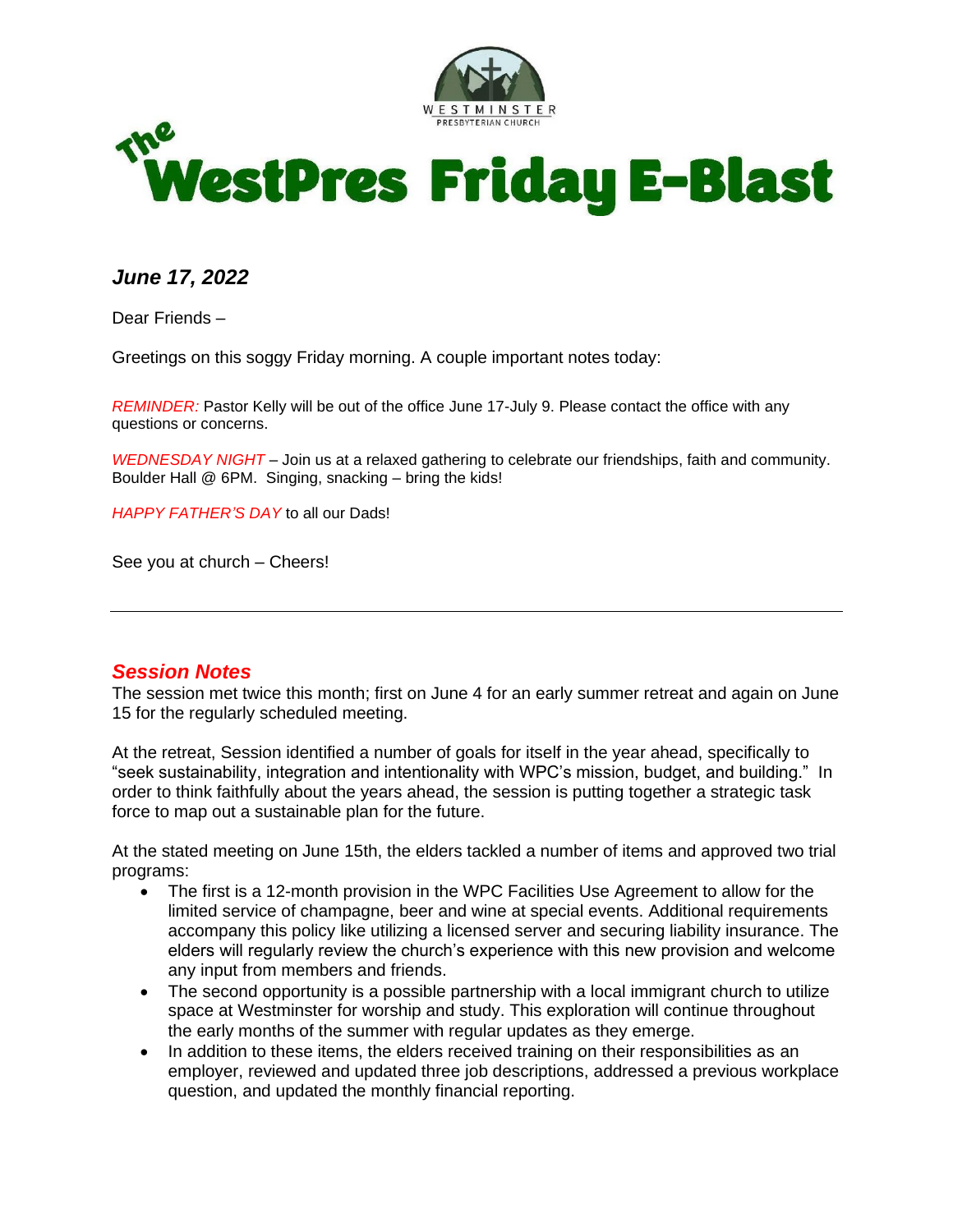The elders thank you for your support and are always available to answer questions and receive ideas and feedback. Respectfully submitted, Sandy McLean Incoming clerk of session



#### *THIS WEDNESDAY NIGHT!! CELEBRATING A NIGHT OF MUSIC & PRAYER - 'DEEP ROOTS"*

Join the Westminster Worship Team, along with the Youth and Family Ministries for one special night of Music & Prayer. On Wednesday, June 22 at 6PM, we'll gather in Boulder Hall, and celebrate the *deep roots* that anchor our friendships, community and faith. We'll spend some time together in song and worship, enjoy light refreshments and create a take-home gift that can literally take root in your gardens.

This event is for all generations - babies, kids, adults. All are welcome and encouraged to participate.

## *VACATION BIBLE CAMP NEEDS YOUR DONATIONS*

Vacation Bible Camp still needs a few items to ensure the event is a success. Sign up to donate specific food, wood, or craft items here: **[https://docs.google.com/spreadsheets/d/1P5jBBmONV7TDKCfxg0OImUegKz-](https://docs.google.com/spreadsheets/d/1P5jBBmONV7TDKCfxg0OImUegKz-THNrSd0zxn4iJc1c/edit?usp=sharing)**

**[THNrSd0zxn4iJc1c/edit?usp=sharing](https://docs.google.com/spreadsheets/d/1P5jBBmONV7TDKCfxg0OImUegKz-THNrSd0zxn4iJc1c/edit?usp=sharing)**

#### *MEMORIAL SERVICE FOR JUDY AUSTIN*

The memorial service for Judy Austin will be held on June 26th at 2:00PM. All are invited for the service and reception that follows.

## *JOB OPPORTUNITY*

We are hiring Childcare workers for Sunday morning services. Please contact Krisha ([krisha@salemwestpres.org](mailto:krisha@salemwestpres.org)) for more information or to apply.

## *TOOLS NEEDED*

Buildings and Grounds would welcome donations of new and gently used outdoor tools. We have a safe, locking tool shed for their storage. Here are a couple guidelines:

- · Bring tools no longer needed or that may be heading to a garage sale.
- · Functional tools are best nothing broken or needing repair.
- · Please bring to the church, if possible. Bring them on Sunday or during the week— Jean will happily take them in.